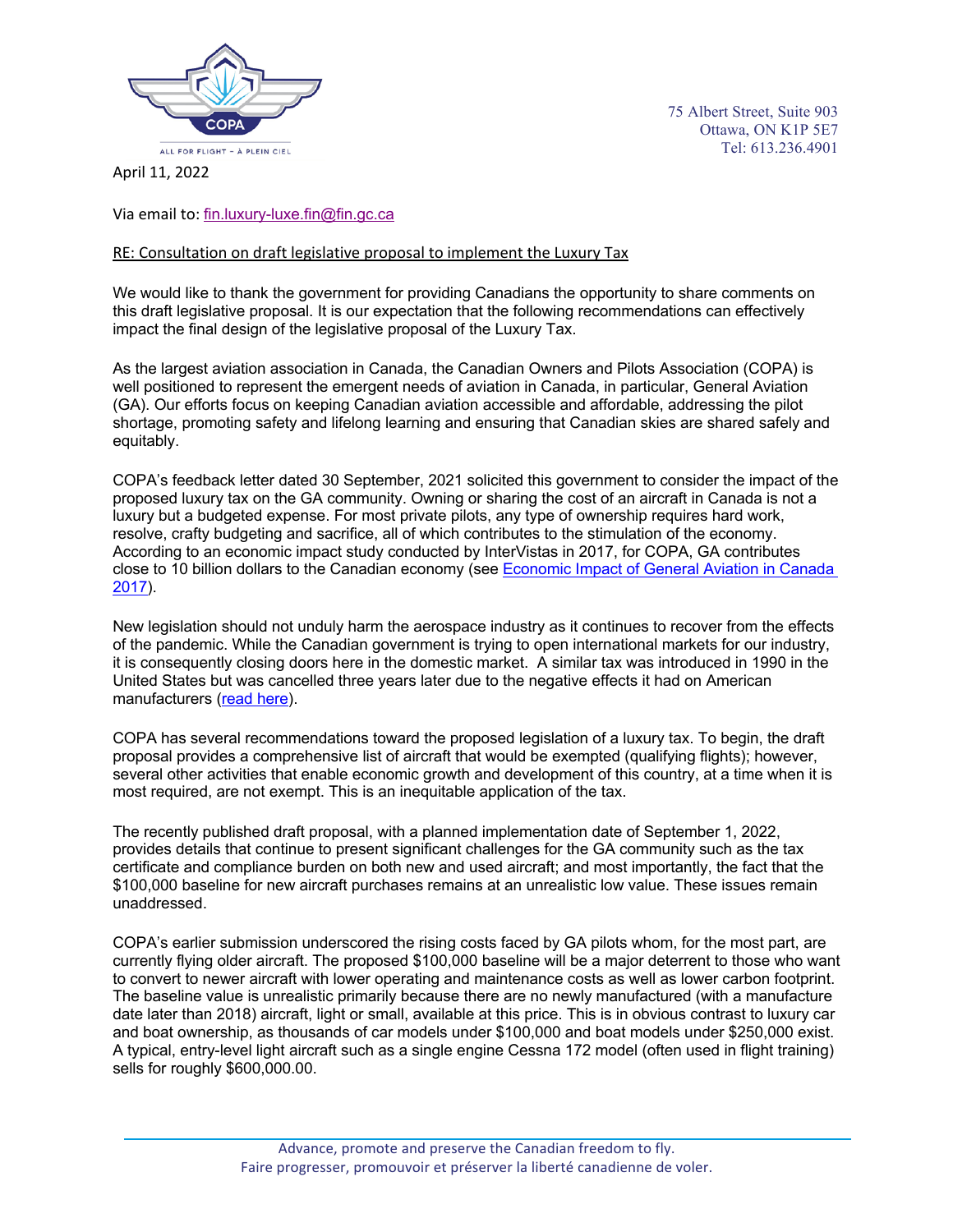

75 Albert Street, Suite 903 Ottawa, ON K1P 5E7 Tel: 613.236.4901

Furthermore, aircraft with lower operating costs and a much smaller carbon footprint would sell for closer to \$750,000 once all current transportation fees and tariffs are included. Aircraft that use electric motors for propulsion are readily available to GA pilots for prices between \$600,000 to \$750,000. These "zero emission" aircraft are modern and safe to use in Canadian airspace and the government should be encouraging their usage, not hindering it.

With a raised baseline, the luxury tax surcharge on these green or lower-emission aircraft would be much lower and reduce the barrier. With the reduced surcharge many older aircraft with relatively large carbon footprints that burn leaded fuels have the potential to be replaced. No luxury tax at all under a federally sponsored "fly green" exemption for private aircraft owners would be a very wise initiative and could be used to support Canadian aircraft manufacturers. These newer and "greener" aircraft would enhance safety and reduce emissions and costs. Additionally, with a raised baseline, and no tax to "green" aircraft, many activities which have not been listed as exempt, will become exempt and would continue to contribute to the growth of the Canadian economy.

Additionally, new modern aircraft manufacturers strive to increase and maximize safety within GA. New aircraft are now equipped with safety enhancing features which constitute a significant part of the cost of modern low-end aircrafts. These safely enhancing features alone can cost upwards of \$100,000. The luxury tax targeted to low-end aircraft as proposed is **a tax on aviation safety and innovation**.

Also of grave concern is the fact that the Luxury Tax on new aircraft will likely not be a one-time event (see example below). Aircraft taxed upon importation or purchase can be re-taxed if the new owner upgrades the aircraft equipment within the first year of acquisition. This upgrade could be due to government regulations such as mandatory flight tracking equipment. As described in the Consultation document, the CRA-managed system will be layered on top of Transport Canada (TC) management of aircraft registration and airworthiness certification processes. This onerous layer will come with additional time, administration costs and overhead.

The CRA tracking system becomes even more onerous when the imported or purchased aircraft is branded as untaxed or "Tax Out" because the declared activity for the aircraft is one of the CRA-approved exemptions. Aircraft registrations and airworthiness certificates change when ownership changes, the tax status and activity type(s) for each aircraft may well have to become new elements of every new aircraft that is registered in Canada. This additional layer of administration will present real-world challenges when more remote operators change assigned aircraft activities or ownerships.

COPA has additional concerns regarding the "assessment of value" of an aircraft that was originally exempted when it is transferred to an owner whose declared activities is no longer qualifying and exempted and would therefore be obliged to pay the Luxury Tax. This transfer sale could be many years after the original purchase. The Consultation document proposed that the aircraft's "fair market value" be used at the time of transfer to determine the new status as taxed or untaxed. In a market where the general trend is one of appreciating values then an aircraft that was exempted initially because of either an exempted activity or being below the baseline value could easily become a liability to the new owner when it becomes "tax in."

**Example**: A flight school purchases a new aircraft, for the purpose of flight training, with a manufacture date of 2020 in October 2022. This activity qualifies for an exemption under this proposed legislation. The cost of the aircraft is \$600,000 (plus applicable taxes – GST and HST in some provinces). The aircraft is used for 15 years at which point the flight school would want to sell it in order to purchase new, more efficient and greener aircraft for the purpose of training its student pilots. It is not an assumption to say that the flight will have done some upgrades to the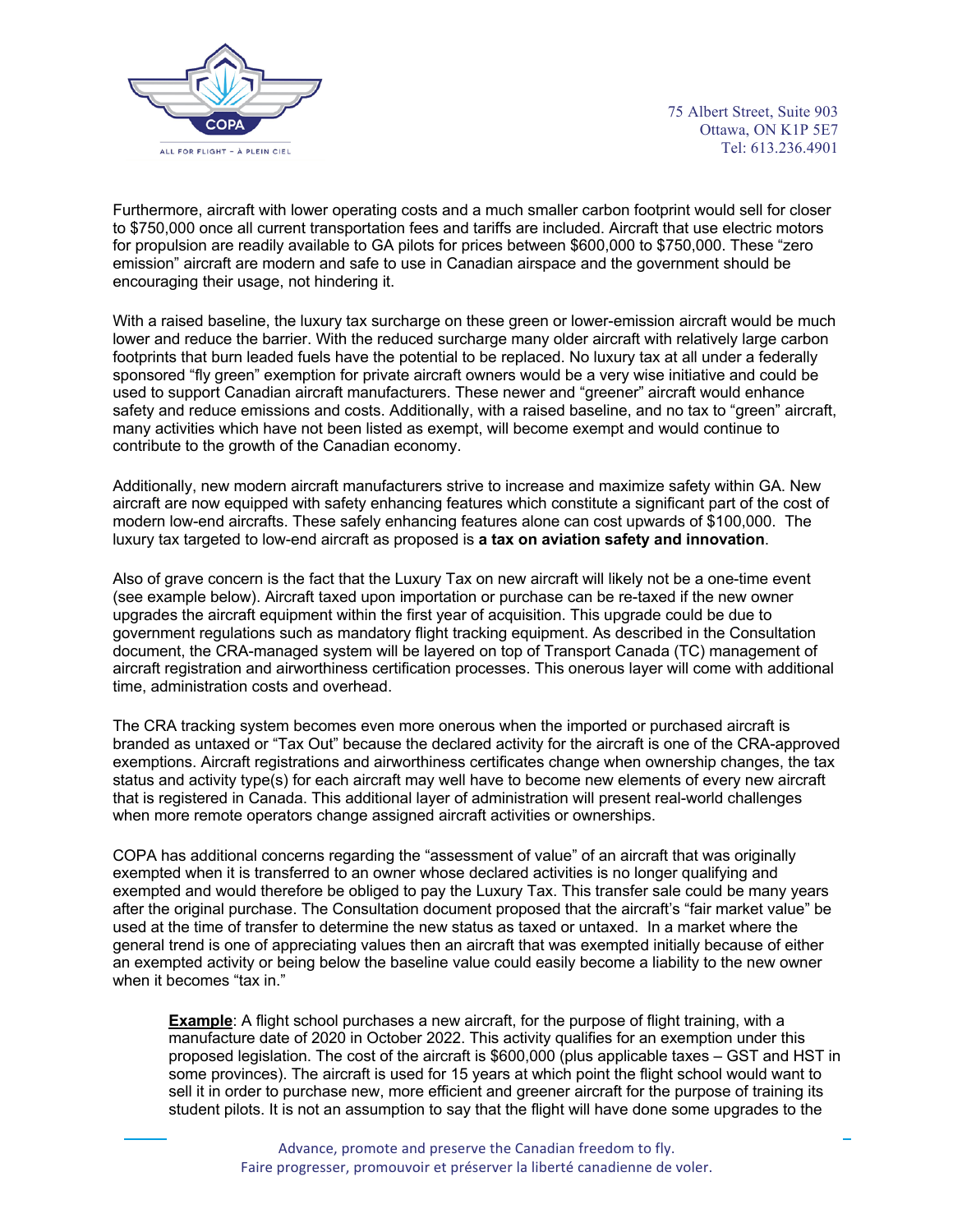

aircraft – as a result of new Transport Canada Regulations, in order for it to remain up to date on the latest and safest technology. The cost of these upgrades, in today's market, could be upwards of \$50,000.

The flight school now wants to sell (or lease) this now used aircraft. Since it would not come with a CRA Tax paid certificate and has had many upgrades, (contributing to the appreciated value of the aircraft) the "fair market value" of the aircraft is now higher than its original purchase price.

Any potential buyer, a private pilot, is now faced with paying a luxury tax, as proposed, on a 15 year-old aircraft at the appreciated value. **This is no longer a tax on new aircraft as it was originally proposed.** This will hinder the qualifying seller as much as the buyer.

The aircraft purchase price, at a minimum, is now \$650,000 plus \$32,500 GST (other tax may also apply depending on the province and can be upwards of 15%). Under this proposed legislation, an additional \$68,250 applies. The total purchase price of that 15-year-old used aircraft is now \$750,750! This tax will undoubtedly debilitate the economic viability of this industry.

#### • **Lesser of**:

- $\degree$  20% of the value above the price threshold (\$100,000 for aircrafts) 20% x (\$682,500  $-$  \$100,000) = \$116,500 or
- o 10 % of the full value of the aircraft 10% x \$682,500 = **\$68,250)**.

As a direct result, there will be fewer private aircraft being purchased. These private aircraft will no longer support community aerodromes who depend on this activity to subsist. These flights will no longer contribute to the economic growth of these small communities. The trickle-down effect of the implementation of this luxury tax on private aircraft, as proposed, will have long term detrimental effects on the average working-class Canadian family.

The compliance burden has not yet been discussed; however, it must be said that this tax creates a hugely disproportionate compliance burden on the middle-class private citizens who will be affected. Rather than something simple like a special GST/HST rate for private aircraft purchases, the government has chosen to create an entirely new type of tax, with its own compliance steps. This regime will be so complex that not only will private aircraft owners have to pay the tax, but they'll also have to pay accountants and lawyers to administer and review compliance of it. That creates an issue in and of itself, is excessive and unwarranted.

Aerospace has been one of the hardest-hit industries through the pandemic, as acknowledged in Budget 2021. Government research by Innovation, Science and Economic Development (ISED) revealed that Canadian aerospace lost almost 30,000 jobs in 2020 alone and the sector's contribution to Canada's GDP declined by \$6.2B . However, Canadian expertise in aircraft manufacturing, including helicopters, propeller, turboprops and jets, and the associated supply chains for parts, systems and services helped to buoy against the even steeper declines seen globally. Aircraft manufacturing should be a strength for Canada, providing a solid foundation for recovery and jobs, and should not be punished in a misdirected effort that will target manufacturers and their workers.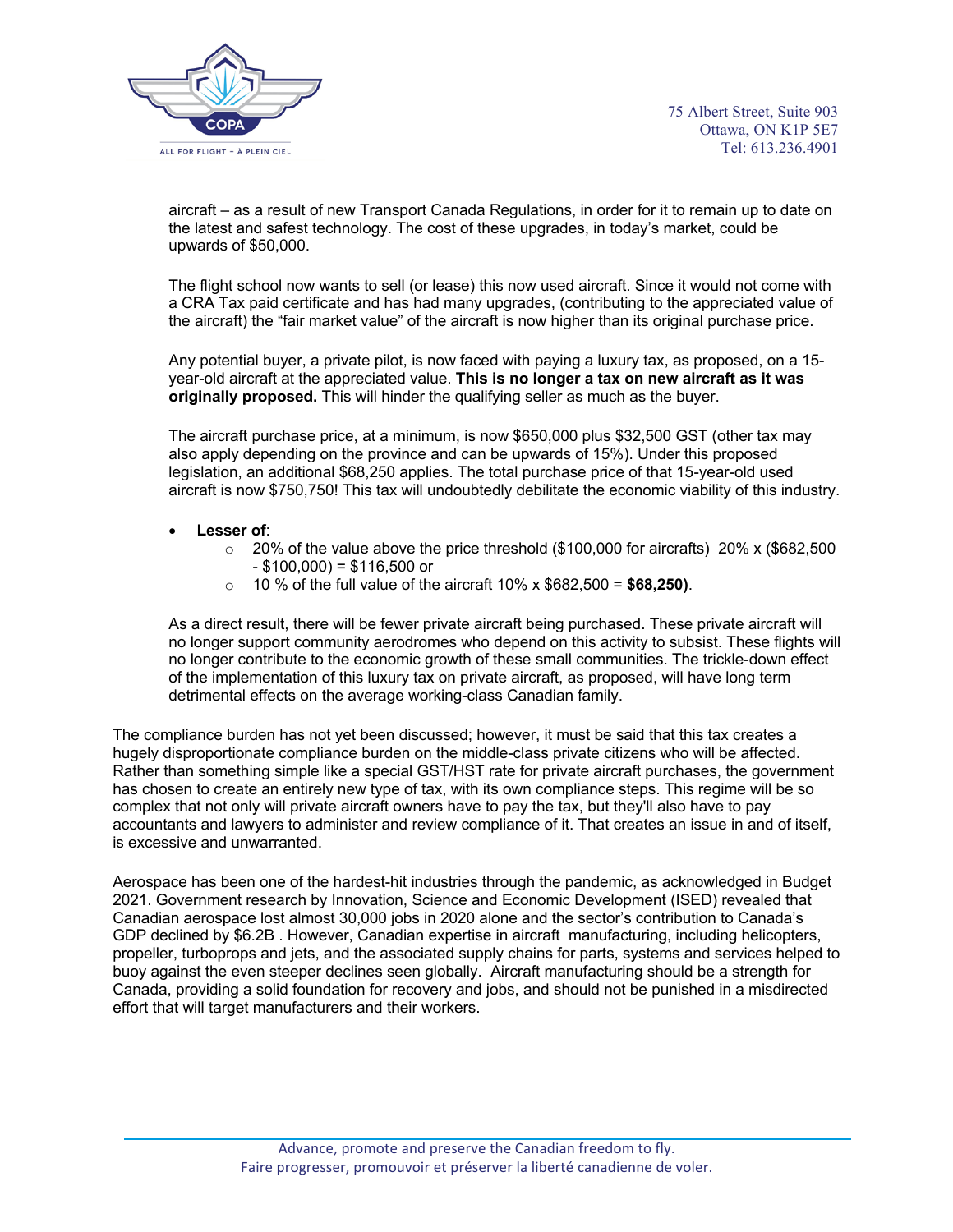

Short of removing aircraft altogether from the proposed new legislation, COPA is urging the government to adopt the following recommendations:

#### 1. **Raise the baseline**

• \$100,000 is unrealistic and should be raised to \$5,000,000, a more acceptable value that is representative of an aircraft that might actually be considered luxurious (a \$600,000 Cessna 172 single engine often used for training is hardly that) and should be indexed with inflation.

#### **2. Put a cap on the Luxury Tax**

• The Luxury Tax should be subject to a maximum amount of \$1 million (i.e. the Luxury Tax would be capped for acquisitions of aircraft at a cost in excess of \$10 million) so as to promote compliance and not stifle the benefits of aircraft up-grading (i.e., safety and emissions benefits) even in the case of recreational use.

#### 3. **Simplify the process**

• Acquiring and maintaining a Tax Certificate for the life of the aircraft is onerous. Set a one-time only process on new aircraft only, at the raised baseline. Once the aircraft becomes used, regardless of its activity, it would not be subject to this luxury tax. CRA tracking would only require a one-time entry in the federal registry without the annual and transfer of ownership tracking costs and administration.

# 4. **Develop a "Fly Green" exemption**

• Lower emission aircraft that use lead-free fuels or electric aircraft should be exempt, regardless of cost or activity. This will incentivise owners to purchase newer and greener aircraft. This will not only reduce the Canadian carbon footprint but stimulate the economy as set Canada as a world leader in promoting innovative green technology.

## 5. **Use depreciated aircraft values**

If a CRA tax in certificate is required for all aircraft, new and used, as proposed, with a manufacture date of greater than 2018, swap "fair value" for depreciated value when transfers of ownership occur (as with cars and boats) to limit the long-range impact of the Luxury Tax.

## 6. **Remove the Tax on improvement**

• To provide aircraft owners incentive to upgrade to ever changing safety requirements, any tax on improvement should be removed. Equipping an aircraft to meet safety requirements should never be considered luxury and should never be subject to luxury tax.

COPA merits the Government for the more comprehensive list of activities that exclude aircraft from being assessed under the proposed Luxury Tax, as we had previously recommended. However, we must continue to assert that raising the baseline value will enable GA to reduce operating costs, carbon footprints and emissions; will have a positive effect on efficiency and flight safety in Canadian skies; and, will help stimulate the Canadian economy at a time it is needed the most. Reducing the scope and simplifying the CRA-driven process of generating Tax-paid Certificates to a simple one-time tax-in or taxout status would minimize that impact of this tax and reduce the administrative costs associated with its implementation and compliance.